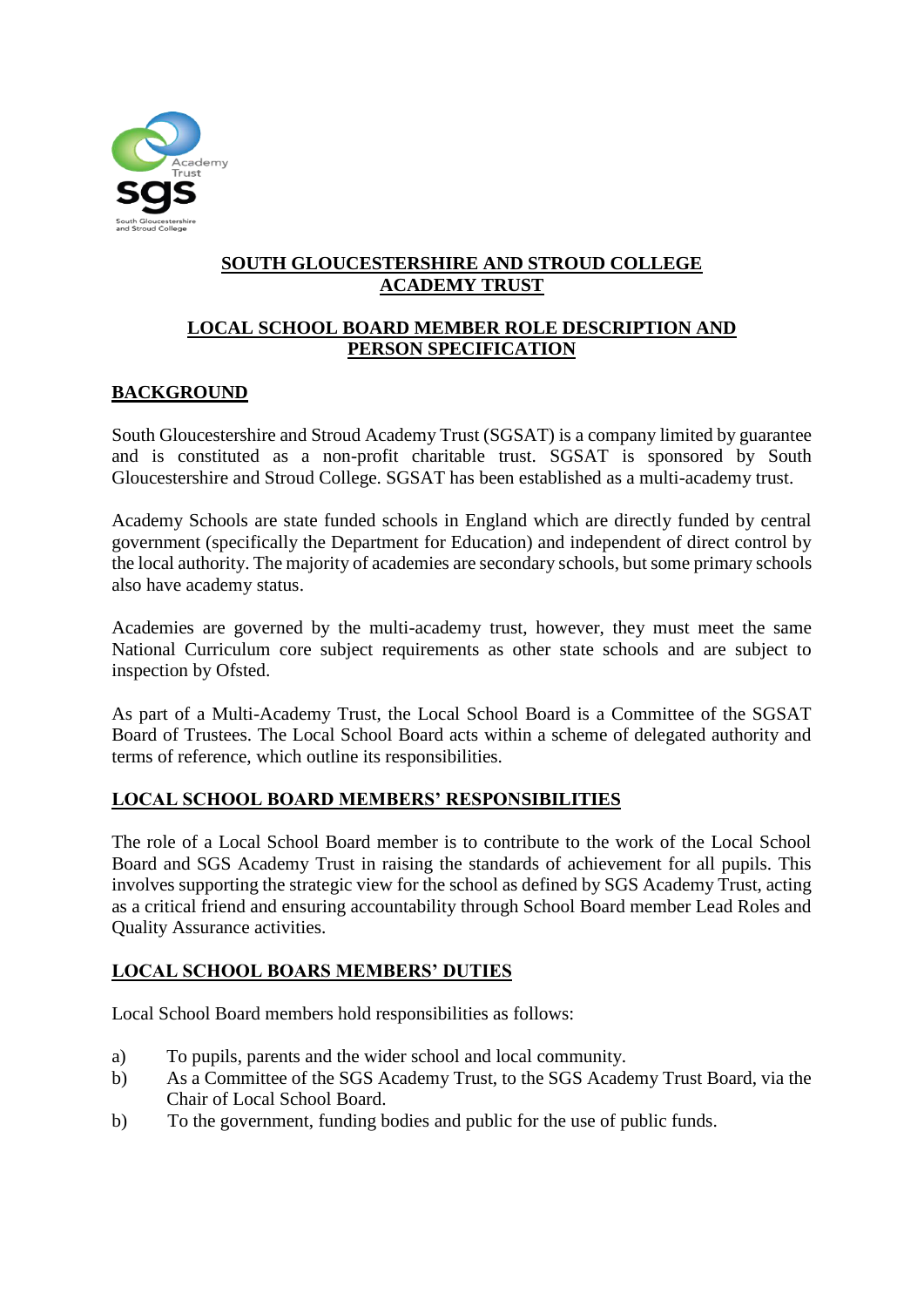A Local School Board member must work as part of the Local School Board to undertake the following responsibilities:

- a) To ensure that the activities of the LSB are undertaken within the vision and direction for the School as set by the SGS AT Board. Ensuring that LSB activities support the School and considers student needs and prepares learners for progression into mainstream education, further/higher education and/or apprenticeships/employment
- b) To positively support and assist in the Schools Quality Assurance Activities through appropriate questioning and enquiry and report within SGA AT Board agreed protocols on outcomes of this involvement. School Board Lead roles to include Quality of Education, SEND, Pupil Premium, Personal Development (including Careers provision), Behaviour and Attitudes, Staff Wellbeing, Equality and Safeguarding to assist in the decision making of the SGS AT Board.
- c) To liaise with Leadership on the development of a strategy and review its implementation and effectiveness for regular and effective engagement and Stakeholder Voice of Parents, Students, Community and Staff (and in the case of the SGS Berkeley UTC Employers and Sponsors) and to report on outcomes of these activities to assist decision making by SGS AT Board.
- d) Through Lead Roles and School Board Quality Assurance Activities, to review implementation and compliance to statutory required policies and operational policies, as set by SGS Academy Trust Board.
- e) To note the Admissions Policy as approved by SGS AT Board and to assist with student admission Appeal process as required.
- f) To be involved in LSB Review Panels of Student Exclusions and Complaints and undertaking of necessary training to effectively undertake this role.
- g) To receive student progress and attainment data and national data, to note the approved budget and Risk Register information for contextual awareness for LSB activities.
- h) To be involved in annual LSB review of its own effectiveness and against its Terms of Reference on an annual basis.
- i) To work with the SGS Academy Trust to ensure that all LSB members receive appropriate training, are developed to fulfil their role within the LSB and undertake an annual LSB skills audit review.

#### **PERSON SPECIFICATION**

Local School Board members should be able to demonstrate:

- a) An interest in education and in providing learning and development opportunities.
- b) Commitment to raising standards and seeking the highest quality provision for learners.